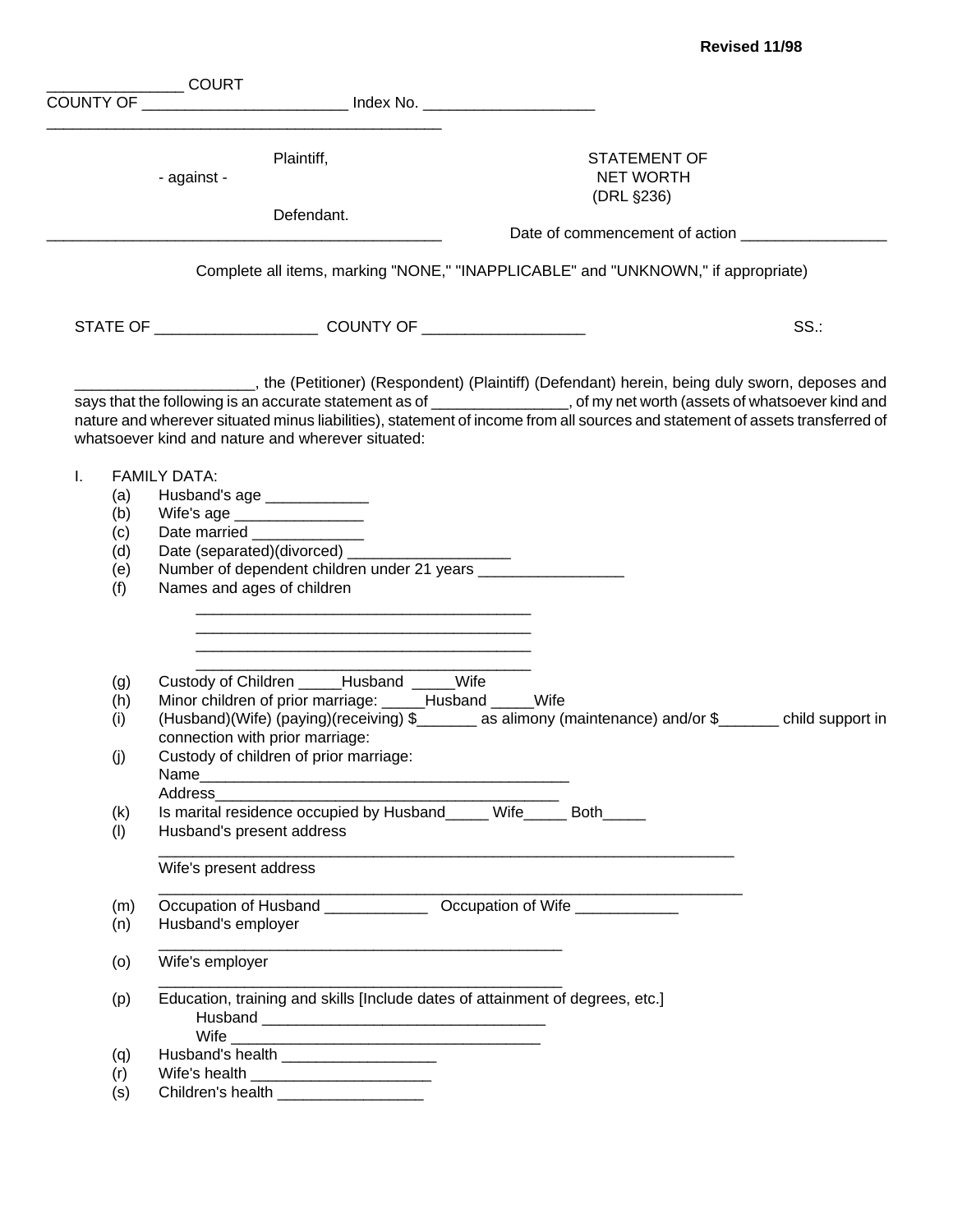II. EXPENSES: (You may elect to list all expenses on a weekly basis or all expenses on a monthly basis, however, you must be consistent. If any items are paid on a monthly basis, divide by 4.3 to obtain weekly payments; if any items are paid on a weekly basis, multiply by 4.3 to obtain monthly payment. Attach additional sheet, if needed. Items included under "Other" should be listed separately with separate dollar amounts.)

Expenses listed [ ] weekly [ ] monthly (a) Housing 1. Rent 2. Condominium charges 2. Condominium charges 2. Condominium charges 2. Condominium charges 2. Condominium charges 2. Condominium charges 2. Condominium charges 2. Condominium charges 2. Condominium charges 2. Cond 2. Mortgage and 5. Cooperative apartment amortization extensive that the maintenance amortization 3. Real estate taxes Total: Housing \$\_\_\_\_\_\_\_\_\_\_ (b) Utilities 1. Fuel oil and the contract of the contract of the 4. Telephone  $\sim$ 2. Gas \_\_\_\_\_\_\_ 5. Water \_\_\_\_\_\_\_ 3. Electricity Total: Utilities  $\qquad \qquad$  \$ (c) Food 1. Groceries \_\_\_\_\_\_\_ 5. Liquor/alcohol \_\_\_\_\_\_\_ 2. School lunches entertainment and  $\overline{a}$  6. Home entertainment 3. Lunches at work \_\_\_\_\_\_\_ 7. Other \_\_\_\_\_\_\_\_\_\_\_\_ \_\_\_\_\_\_\_ 4. Dining Out Total: Food  $\qquad \qquad$  \$ (d) Clothing 1. Husband \_\_\_\_\_\_\_ 3. Children \_\_\_\_\_\_\_ 2. Wife \_\_\_\_\_\_\_ 4. Other \_\_\_\_\_\_\_\_\_\_ \_\_\_\_\_\_\_ Total: Clothing  $$$  \_\_\_\_\_\_\_\_ (e) Laundry 1. Laundry at home 2. 2. Other 2. 2. Other 2. 2. Other 2. 2. Other 2. 2. Other 2. 2. Other 2. 2. Other 2. 2. Other 2. 2.  $\sigma$ 2. Dry cleaning Total: Laundry \$ (f) Insurance 1. Life \_\_\_\_\_\_\_ 6. Medical plan \_\_\_\_\_\_\_ 2. Homeowner's/tenant's \_\_\_\_\_\_\_ 7. Dental plan \_\_\_\_\_\_\_ 3. Fire, theft and 8. Optical plan liability **and the set of the set of the set of the set of the set of the set of the set of the set of the set o** 4. Automotive **Automotive 2.1 Automotive** 2.1 Automotive 2.1 Automotive 2.1 Automotive 2.1 Automotive 2.1 Automotive 2.1 Automotive 2.1 Automotive 2.1 Automotive 2.1 Automotive 2.1 Automotive 2.1 Automotive 2.1 Automotive 5. Umbrella policy \_\_\_\_\_\_\_ 11. Other \_\_\_\_\_\_\_\_\_\_ \_\_\_\_\_\_\_

Total: Insurance \$ (g) Unreimbursed medical 1. Medical **1.** Medical **1.** Medical **1.** Medical **1.** Medical, nursing, 1. 2. Dental \_\_\_\_\_\_\_ hospital \_\_\_\_\_\_\_ 3. Optical \_\_\_\_\_\_\_\_\_\_\_\_\_ 6. Other \_\_\_\_\_\_\_\_ 4. Pharmaceutical Total: Unreimbursed medical \$\_\_\_\_\_\_\_\_\_ (h) Household maintenance 1. Repairs \_\_\_\_\_\_\_ 5. Painting \_\_\_\_\_\_\_ 2. Furniture, furnishings 6. Sanitation/carting housewares **busewares 1. Gardening/landscaping**   $\overline{a}$ 3. Cleaning supplies \_\_\_\_\_\_\_\_ 8. Snow removal 4. Appliances, including extermination and 9. Extermination maintenance \_\_\_\_\_\_\_ 10. Other \_\_\_\_\_\_\_\_\_\_ \_\_\_\_\_\_\_\_

Total: Household maintenance \$\_\_\_\_\_\_\_\_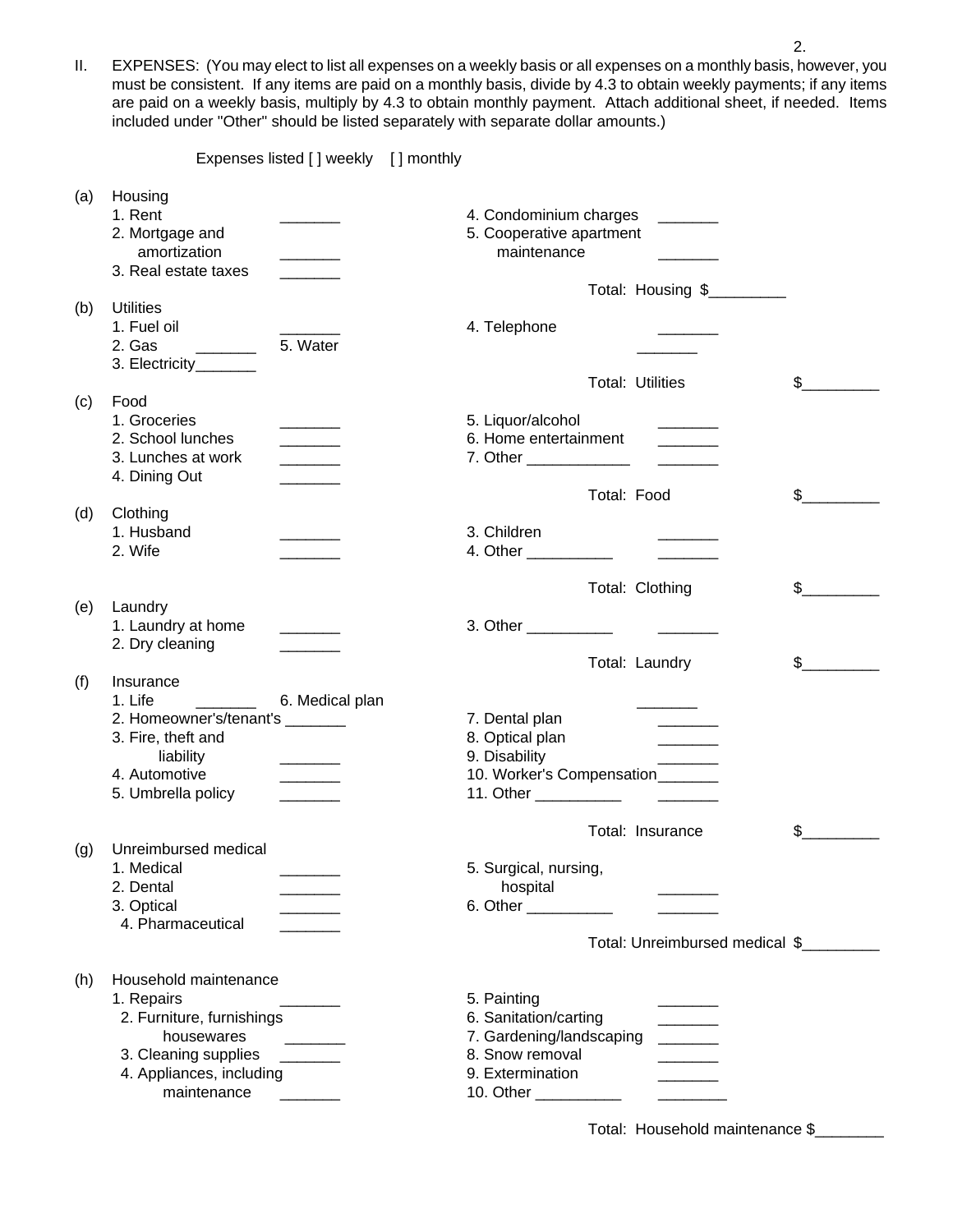| (i)           | Household help                                                                                                                                                                                                                    |                                                                                    |                               |
|---------------|-----------------------------------------------------------------------------------------------------------------------------------------------------------------------------------------------------------------------------------|------------------------------------------------------------------------------------|-------------------------------|
| 1. Babysitter |                                                                                                                                                                                                                                   | 3. Other ____________<br>$\mathcal{L}^{\text{max}}$ and $\mathcal{L}^{\text{max}}$ |                               |
|               | 2. Domestic (housekeeper, maid, etc.) _________                                                                                                                                                                                   | Total: Household help \$_________                                                  |                               |
| (j)           | Automotive                                                                                                                                                                                                                        |                                                                                    |                               |
|               | Year: Make: Make: Nake: Nake: Name of Dear and Dear and Dear and Dear and Dear and Dear and Dear and Dear and D                                                                                                                   |                                                                                    |                               |
|               | Year: Make: Make: Nake: Nake: Name of Dear and Dear and Dear and Dear and Dear and Dear and Dear and Dear and D                                                                                                                   | Personal: ____________________                                                     | Business: ___________________ |
|               | Year: Make: Make: Nake: National Make: National Make: National Make: National Make May 1990                                                                                                                                       | Personal: ___________________                                                      | Business: ___________________ |
|               | 1. Payments                                                                                                                                                                                                                       | 4. Car wash                                                                        |                               |
|               | 2. Gas and oil                                                                                                                                                                                                                    | 5. Registration and license ______                                                 |                               |
|               | 3. Repairs                                                                                                                                                                                                                        | 6. Parking and tolls                                                               |                               |
|               |                                                                                                                                                                                                                                   | 7. Other                                                                           |                               |
|               |                                                                                                                                                                                                                                   | Total: Automotive                                                                  | $\frac{1}{2}$                 |
| (k)           | Educational                                                                                                                                                                                                                       |                                                                                    |                               |
|               | 1. Nursery and pre-school ______                                                                                                                                                                                                  | 6. School transportation                                                           |                               |
|               | 2. Primary and secondary _____                                                                                                                                                                                                    | 7. School supplies/books                                                           |                               |
|               | 3. College                                                                                                                                                                                                                        | 8. Tutoring                                                                        |                               |
|               | 4. Post-graduate                                                                                                                                                                                                                  | 9. School events                                                                   |                               |
|               | 5. Religious instruction                                                                                                                                                                                                          | 10. Other _________                                                                |                               |
|               |                                                                                                                                                                                                                                   |                                                                                    |                               |
| (1)           | Recreational                                                                                                                                                                                                                      | <b>Total: Educational</b>                                                          | \$                            |
|               | 1. Summer camp                                                                                                                                                                                                                    |                                                                                    |                               |
|               | 2. Vacations                                                                                                                                                                                                                      | 9. Country club/pool club_______                                                   |                               |
|               | $\frac{1}{1}$                                                                                                                                                                                                                     | 10. Health club                                                                    |                               |
|               | 3. Movies                                                                                                                                                                                                                         | 11. Sporting goods                                                                 |                               |
|               | 4. Theatre, ballet, etc.                                                                                                                                                                                                          | 12. Hobbies                                                                        |                               |
|               | 5. Video rentals                                                                                                                                                                                                                  | 13. Music/dance lessons                                                            |                               |
|               | 6. Tapes, CD's, etc.                                                                                                                                                                                                              | 14. Sports lessons                                                                 |                               |
|               | 7. Cable television                                                                                                                                                                                                               | 15. Birthday parties                                                               |                               |
|               | 8. Team sports<br>$\overline{\phantom{a}}$                                                                                                                                                                                        | 16. Other _______                                                                  |                               |
|               |                                                                                                                                                                                                                                   | <b>Total: Recreational</b>                                                         | \$                            |
| (m)           | Income taxes<br>1. Federal                                                                                                                                                                                                        |                                                                                    |                               |
|               |                                                                                                                                                                                                                                   | 3. City                                                                            |                               |
|               | 2. State                                                                                                                                                                                                                          | 4. Social Security and                                                             |                               |
|               |                                                                                                                                                                                                                                   | Medicare<br>Total: Income taxes                                                    | \$                            |
| (n)           | Miscellaneous                                                                                                                                                                                                                     |                                                                                    |                               |
|               | 1. Beauty parlor/barber                                                                                                                                                                                                           | 9. Union and organi-                                                               |                               |
|               | 2. Beauty aids/cosmetics,                                                                                                                                                                                                         | zation dues                                                                        |                               |
|               | drug items                                                                                                                                                                                                                        | 10. Commutation and                                                                |                               |
|               |                                                                                                                                                                                                                                   | transportation                                                                     |                               |
|               | 3. Cigarettes/tobacco                                                                                                                                                                                                             | 11. Veterinarian/pet expenses_                                                     |                               |
|               | 4. Books, magazines,                                                                                                                                                                                                              | 12. Child support payments                                                         |                               |
|               |                                                                                                                                                                                                                                   | (prior marriage)                                                                   |                               |
|               | newspapers                                                                                                                                                                                                                        |                                                                                    |                               |
|               | 5. Children's allowances                                                                                                                                                                                                          | 13. Alimony and maintenance payments                                               |                               |
|               | 6. Gifts                                                                                                                                                                                                                          | (prior marriage)                                                                   |                               |
|               | 7. Charitable contributions                                                                                                                                                                                                       | 14. Loan payments                                                                  |                               |
|               | 8. Religious organization                                                                                                                                                                                                         | 15. Unreimbursed business                                                          |                               |
|               | dues                                                                                                                                                                                                                              | expenses                                                                           |                               |
| (0)           | Other                                                                                                                                                                                                                             | Total: Miscellaneous                                                               | $\mathbb{S}$                  |
|               |                                                                                                                                                                                                                                   |                                                                                    |                               |
|               | $\frac{1}{2}$ . The contract of the contract of the contract of the contract of the contract of the contract of the contract of the contract of the contract of the contract of the contract of the contract of the contract of t |                                                                                    |                               |
|               |                                                                                                                                                                                                                                   | 4. Total: Other                                                                    | $\mathbb S$                   |
|               |                                                                                                                                                                                                                                   |                                                                                    |                               |
|               |                                                                                                                                                                                                                                   | TOTAL EXPENSES: \$                                                                 |                               |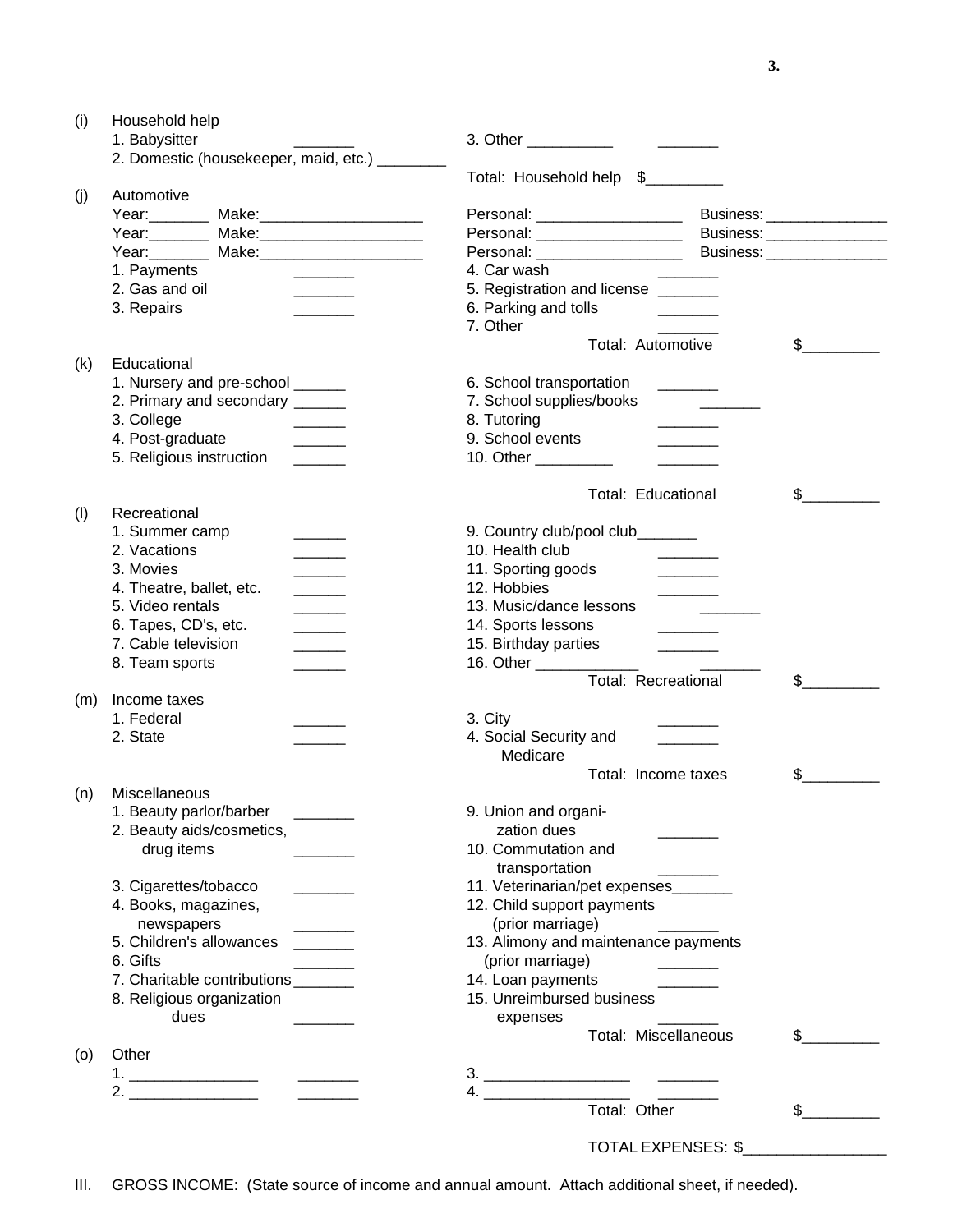(a) Salary or wages: (State whether income has changed during the year preceding date of this affidavit \_\_\_\_\_. If so, set forth name and address of all employers during preceding year and average weekly wage paid by each. Indicate overtime earnings separately. Attach previous year's W-2 or income tax return.)

\_\_\_\_\_\_\_\_\_\_\_\_\_\_\_\_\_\_\_\_\_\_\_\_\_\_\_\_\_\_\_\_\_\_\_\_\_\_ \_\_\_\_\_\_\_

| (b) | Weekly deductions:                                |  |  |
|-----|---------------------------------------------------|--|--|
|     | 1. Federal tax                                    |  |  |
|     | 2. New York State tax                             |  |  |
|     |                                                   |  |  |
|     |                                                   |  |  |
|     |                                                   |  |  |
|     | 6. Other payroll deductions (specify)             |  |  |
| (c) | Social Security number                            |  |  |
| (d) | Number and names of dependents claimed:           |  |  |
| (e) | Bonus, commissions, fringe benefits (use of auto, |  |  |
|     | memberships, etc.)                                |  |  |
| (f) | Partnership, royalties, sale of assets            |  |  |
|     | (income and installment payments)                 |  |  |
| (g) | Dividends and interest (state whether taxable     |  |  |
|     |                                                   |  |  |
| (h) | Real estate (income only)                         |  |  |
| (i) | Trust, profit sharing and annuities               |  |  |
|     | (principal distribution and income)               |  |  |
| (j) | Pension (income only)                             |  |  |
| (k) | Awards, prizes, grants (state whether taxable)    |  |  |
| (1) | Bequests, legacies and gifts                      |  |  |
| (m) | Income from all other sources                     |  |  |
|     | (including alimony, maintenance or child support  |  |  |
|     | from prior marriage)                              |  |  |
| (n) | Tax preference items:                             |  |  |
|     | 1. Long term capital gain deduction               |  |  |
|     | 2. Depreciation, amortization or depletion        |  |  |
|     | 3. Stock options -- excess of fair market         |  |  |
|     | value over amount paid                            |  |  |
| (o) | If any child or other member of your household    |  |  |
|     | is employed, set forth name and that person's     |  |  |
|     | annual income                                     |  |  |
| (p) |                                                   |  |  |
| (q) |                                                   |  |  |
| (r) |                                                   |  |  |
| (s) |                                                   |  |  |
|     |                                                   |  |  |

TOTAL INCOME: &\_\_\_\_\_\_\_\_\_

IV. ASSETS: (If any asset is held jointly with spouse or another, so state, and set forth your respective shares. Attach additional sheets, if needed.)

Cash

1.1 a. Location\_\_\_\_\_\_\_\_\_\_\_\_\_\_\_\_\_\_\_\_\_\_\_\_\_\_\_\_\_\_\_\_\_\_\_\_\_\_\_\_\_\_\_

b. Source of funds

c. Amount\_\_\_\_\_\_\_\_\_\_\_\_\_\_\_\_\_\_\_\_\_\_\_\_\_\_\_\_\_\_\_\_\_\_\_\_\_\_\_\_\_\_\_\_ \$\_\_\_\_\_\_

 $\begin{array}{c} \text{1} \end{array}$ 

Checking Accounts

2.1 a. Financial institution \_\_\_\_\_\_\_\_\_\_\_\_\_\_\_\_\_\_\_\_\_\_\_\_\_\_\_\_\_\_\_\_\_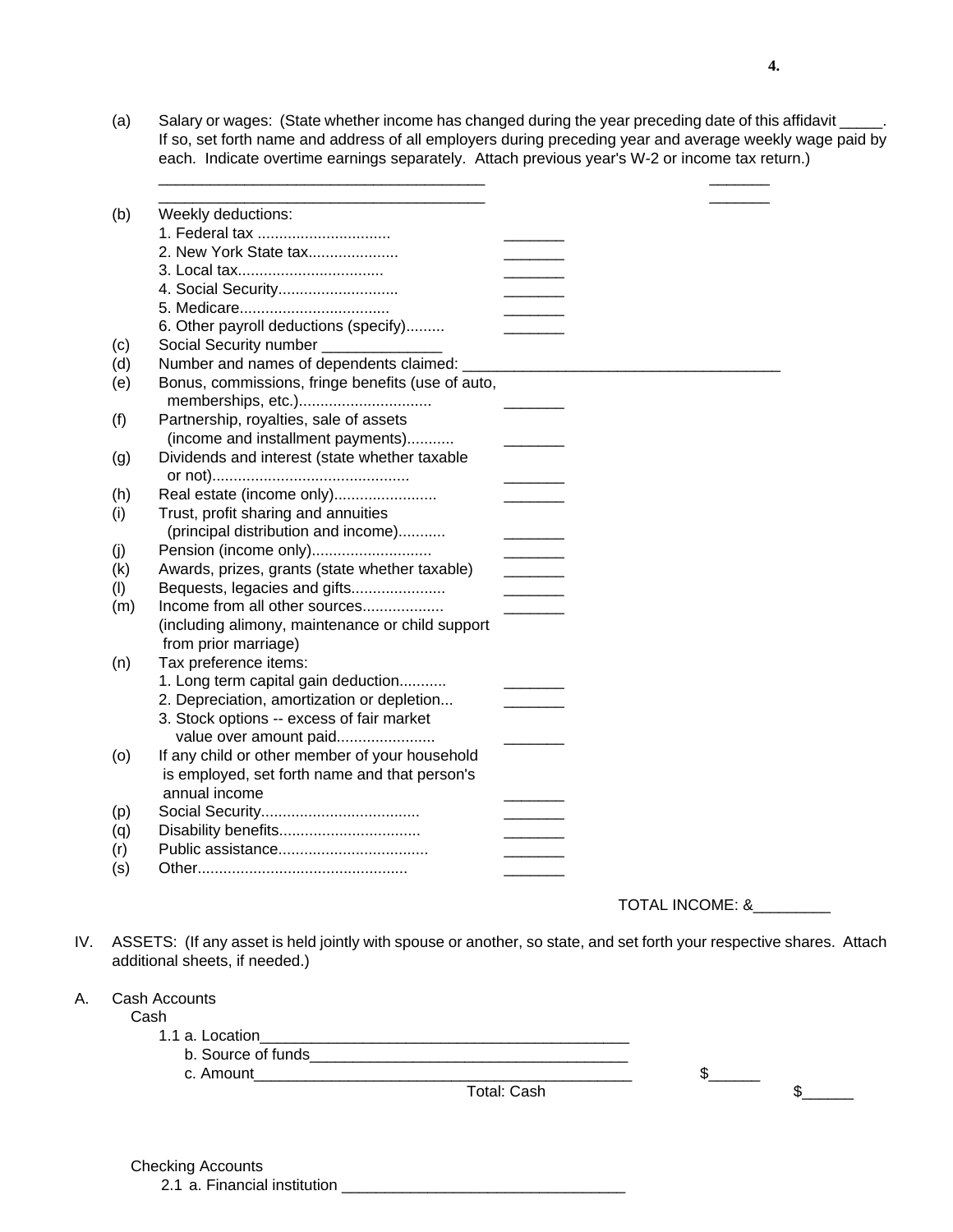|                                                              | \$                            |              |
|--------------------------------------------------------------|-------------------------------|--------------|
|                                                              |                               |              |
|                                                              |                               |              |
|                                                              |                               |              |
|                                                              |                               |              |
|                                                              |                               |              |
|                                                              |                               |              |
|                                                              | $\mathbb{S}$ and $\mathbb{S}$ |              |
| Total: Checking                                              |                               | $\mathbb{S}$ |
|                                                              |                               |              |
| Savings accounts (including individual, joint, totten trust, |                               |              |
| certificates of deposit, treasury notes)                     |                               |              |
|                                                              |                               |              |
|                                                              |                               |              |
|                                                              |                               |              |
|                                                              |                               |              |
|                                                              |                               |              |
|                                                              |                               |              |
|                                                              | \$                            |              |
|                                                              |                               |              |
|                                                              |                               |              |
|                                                              |                               |              |
|                                                              |                               |              |
|                                                              |                               |              |
|                                                              |                               |              |
|                                                              |                               |              |
| Total: Savings                                               | $\mathbb{S}$ and $\mathbb{S}$ | \$           |
|                                                              |                               |              |
| Security deposits, earnest money, etc.                       |                               |              |
|                                                              |                               |              |
|                                                              |                               |              |
|                                                              |                               |              |
|                                                              |                               |              |
|                                                              |                               |              |
|                                                              | $\mathbb S$ and $\mathbb S$   |              |
| <b>Total: Security</b>                                       |                               |              |
| Deposits, etc.                                               |                               | \$           |
| Other                                                        |                               |              |
|                                                              |                               |              |
|                                                              |                               |              |
|                                                              |                               |              |
|                                                              |                               |              |
|                                                              |                               |              |
|                                                              | \$                            |              |
| Total: Other                                                 |                               | $\mathbb{S}$ |
|                                                              |                               |              |
|                                                              | <b>Total: Cash Accounts</b>   |              |
|                                                              |                               |              |

- B. Securities
	- Bonds, notes, mortgages
		- 1.1 a. Description of security \_\_\_\_\_\_\_\_\_\_\_\_\_\_\_\_\_\_\_\_\_\_\_\_\_\_\_\_\_\_\_\_\_\_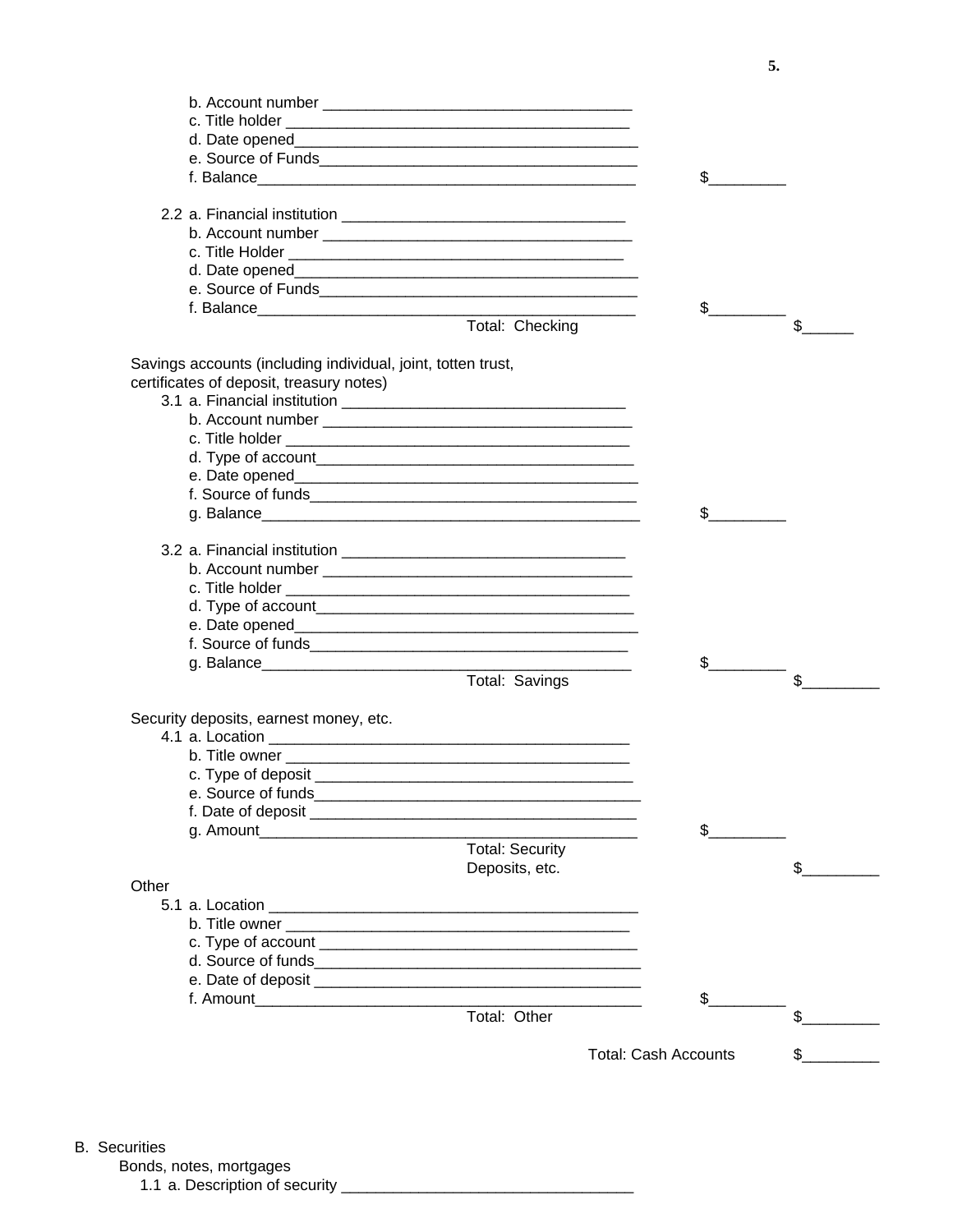|                                                   |                                                                                                                       | $\mathbb{S}$ |                |
|---------------------------------------------------|-----------------------------------------------------------------------------------------------------------------------|--------------|----------------|
|                                                   | Total: Bonds, notes, etc.                                                                                             |              | $\mathfrak{S}$ |
|                                                   |                                                                                                                       |              |                |
| Stocks, options and commodity contracts           |                                                                                                                       |              |                |
|                                                   |                                                                                                                       |              |                |
|                                                   |                                                                                                                       |              |                |
|                                                   |                                                                                                                       |              |                |
|                                                   |                                                                                                                       |              |                |
|                                                   |                                                                                                                       |              |                |
|                                                   |                                                                                                                       |              |                |
|                                                   |                                                                                                                       | \$           |                |
|                                                   |                                                                                                                       |              |                |
|                                                   |                                                                                                                       |              |                |
|                                                   |                                                                                                                       |              |                |
|                                                   |                                                                                                                       |              |                |
|                                                   |                                                                                                                       |              |                |
|                                                   |                                                                                                                       |              |                |
|                                                   |                                                                                                                       | \$           |                |
|                                                   |                                                                                                                       |              |                |
|                                                   |                                                                                                                       |              |                |
|                                                   |                                                                                                                       |              |                |
|                                                   |                                                                                                                       |              |                |
|                                                   |                                                                                                                       |              |                |
|                                                   |                                                                                                                       |              |                |
|                                                   |                                                                                                                       |              |                |
|                                                   |                                                                                                                       | $\mathbb{S}$ |                |
|                                                   | Total: Stocks, options, etc.                                                                                          |              | \$             |
|                                                   |                                                                                                                       |              |                |
| Broker margin accounts                            |                                                                                                                       |              |                |
|                                                   |                                                                                                                       |              |                |
| b. Title holder                                   |                                                                                                                       |              |                |
|                                                   |                                                                                                                       |              |                |
|                                                   |                                                                                                                       |              |                |
|                                                   |                                                                                                                       |              |                |
|                                                   |                                                                                                                       | \$           |                |
|                                                   | Total: Margin accounts                                                                                                |              | \$             |
|                                                   | Total value of securities:                                                                                            |              |                |
|                                                   |                                                                                                                       |              |                |
| C. Loans to others and accounts receivable        |                                                                                                                       |              |                |
|                                                   |                                                                                                                       |              |                |
|                                                   |                                                                                                                       |              |                |
| c. Source of funds from which loan made or origin |                                                                                                                       |              |                |
|                                                   |                                                                                                                       |              |                |
|                                                   |                                                                                                                       |              |                |
|                                                   |                                                                                                                       |              |                |
|                                                   |                                                                                                                       |              |                |
| 1.2 a. Debtor's name and address                  |                                                                                                                       |              |                |
|                                                   | <u> 1989 - Johann Stein, marwolaethau a bhann an t-Amhraid an t-Amhraid an t-Amhraid an t-Amhraid an t-Amhraid an</u> |              |                |
| c. Source of funds from which loan made or origin |                                                                                                                       |              |                |
| of debt                                           |                                                                                                                       |              |                |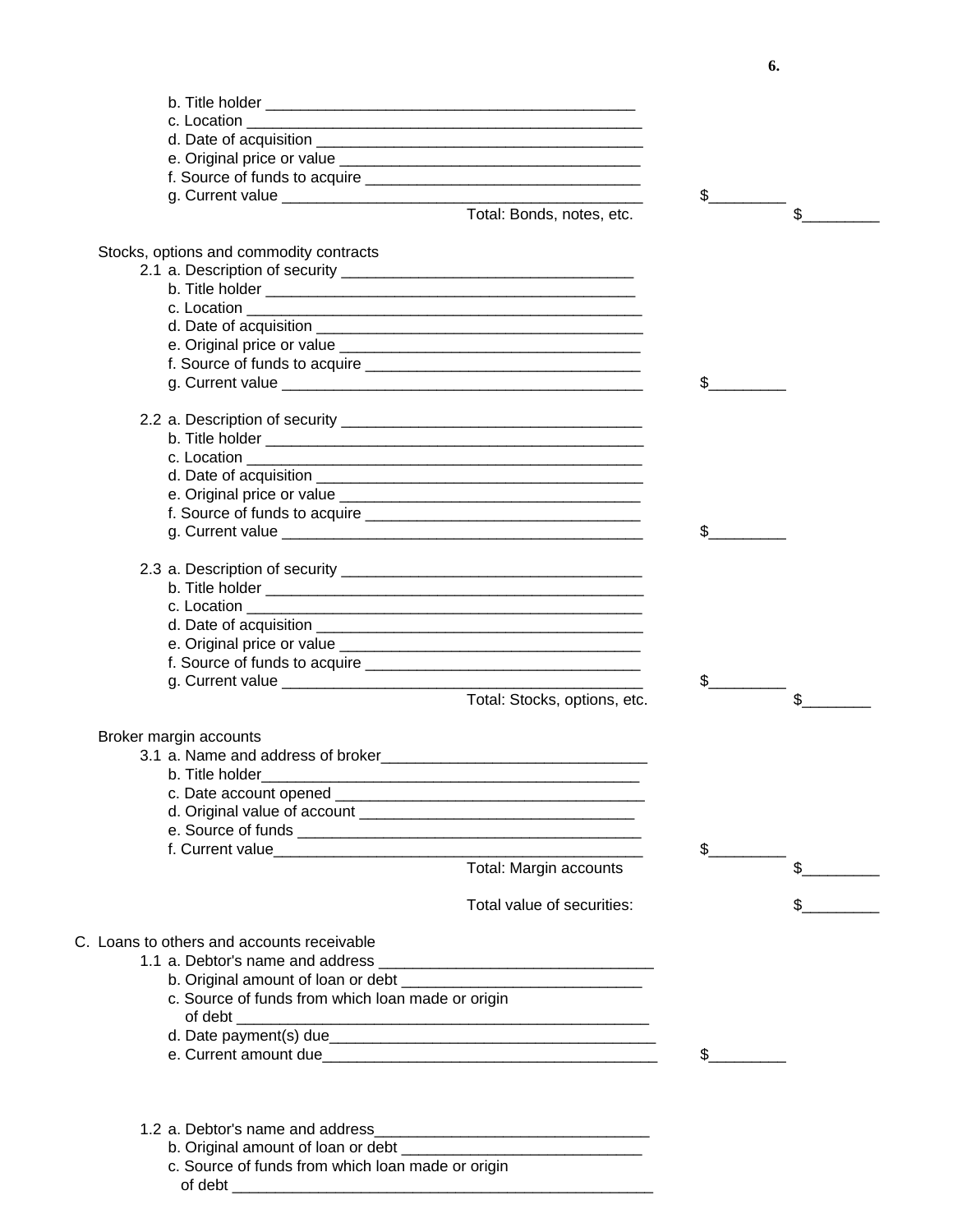d. Date payment(s) due e. Current amount due \_\_\_\_\_\_\_\_\_\_\_\_\_\_\_\_\_\_\_\_\_\_\_\_\_\_\_\_\_\_\_\_\_\_\_\_\_\_ \$\_\_\_\_\_\_\_\_\_ Total: Loans and accounts receivable  $\sim$  \$ D. Value of interest in any business 1.1 a. Name and address of business b. Type of business (corporate, partnership, sole proprietorship or other) c. Your capital contribution \_\_\_\_\_\_\_\_\_\_\_\_\_\_\_\_\_\_\_\_\_\_\_\_\_\_\_\_\_\_\_\_\_ d. Your percentage of interest e. Date of acquisition \_\_\_\_\_\_\_\_\_\_\_\_\_\_\_\_\_\_\_\_\_\_\_\_\_\_\_\_\_\_\_\_\_\_\_\_\_\_ f. Original price or value \_\_\_\_\_\_\_\_\_\_\_\_\_\_\_\_\_\_\_\_\_\_\_\_\_\_\_\_\_\_\_\_\_\_\_ g. Source of funds to acquire \_\_\_\_\_\_\_\_\_\_\_\_\_\_\_\_\_\_\_\_\_\_\_\_\_\_\_\_\_\_\_\_ h. Method of valuation \_\_\_\_\_\_\_\_\_\_\_\_\_\_\_\_\_\_\_\_\_\_\_\_\_\_\_\_\_\_\_\_\_\_\_\_\_ i. Other relevant information i. Current net worth of business  $\qquad \qquad \qquad \qquad$ Total: Value of business interest  $\sim$  \$ E. Cash surrender value of life insurance 1.1 a. Insurer's name and address b. Name of insured \_\_\_\_\_\_\_\_\_\_\_\_\_\_\_\_\_\_\_\_\_\_\_\_\_\_\_\_\_\_\_\_\_\_\_\_\_\_\_\_ c. Policy number \_\_\_\_\_\_\_\_\_\_\_\_\_\_\_\_\_\_\_\_\_\_\_\_\_\_\_\_\_\_\_\_\_\_\_\_\_\_\_\_\_\_ d. Face amount of policy \_\_\_\_\_\_\_\_\_\_\_\_\_\_\_\_\_\_\_\_\_\_\_\_\_\_\_\_\_\_\_\_\_\_\_ e. Policy owner \_\_\_\_\_\_\_\_\_\_\_\_\_\_\_\_\_\_\_\_\_\_\_\_\_\_\_\_\_\_\_\_\_\_\_\_\_\_\_\_\_\_\_ f. Date of acquisition g. Source of funding to acquire\_\_\_\_\_\_\_\_\_\_\_\_\_\_\_\_\_\_\_\_\_\_\_\_\_\_\_\_\_\_\_ h. Current cash surrender value \_\_\_\_\_\_\_\_\_\_\_\_\_\_\_\_\_\_\_\_\_\_\_\_\_\_\_\_\_\_ \$\_\_\_\_\_\_\_\_\_\_ Total: Value of life insurance F. Vehicles (automobile, boat, plane, truck, camper, etc.) 1.1 a. Description \_\_\_\_\_\_\_\_\_\_\_\_\_\_\_\_\_\_\_\_\_\_\_\_\_\_\_\_\_\_\_\_\_\_\_\_\_\_\_\_\_\_\_\_ b. Title owner \_\_\_\_\_\_\_\_\_\_\_\_\_\_\_\_\_\_\_\_\_\_\_\_\_\_\_\_\_\_\_\_\_\_\_\_\_\_\_\_\_\_\_\_ c. Date of acquisition \_\_\_\_\_\_\_\_\_\_\_\_\_\_\_\_\_\_\_\_\_\_\_\_\_\_\_\_\_\_\_\_\_\_\_\_\_\_ d. Original price  $\blacksquare$ e. Source of funds to acquire\_\_\_\_\_\_\_\_\_\_\_\_\_\_\_\_\_\_\_\_\_\_\_\_\_\_\_\_\_\_\_\_\_ f. Amount of current lien unpaid g. Current fair market value \_\_\_\_\_\_\_\_\_\_\_\_\_\_\_\_\_\_\_\_\_\_\_\_\_\_\_\_\_\_\_\_\_ \$\_\_\_\_\_\_\_\_\_\_ 1.2 a. Description \_\_\_\_\_\_\_\_\_\_\_\_\_\_\_\_\_\_\_\_\_\_\_\_\_\_\_\_\_\_\_\_\_\_\_\_\_\_\_\_\_\_\_\_ b. Title owner \_\_\_\_\_\_\_\_\_\_\_\_\_\_\_\_\_\_\_\_\_\_\_\_\_\_\_\_\_\_\_\_\_\_\_\_\_\_\_\_\_\_\_\_ c. Date of acquisition  $\overline{a}$ d. Original price  $\blacksquare$ e. Source of funds to acquire \_\_\_\_\_\_\_\_\_\_\_\_\_\_\_\_\_\_\_\_\_\_\_\_\_\_\_\_\_\_\_\_ f. Amount of current lien unpaid \_\_\_\_\_\_\_\_\_\_\_\_\_\_\_\_\_\_\_\_\_\_\_\_\_\_\_\_\_ g. Current fair market value \_\_\_\_\_\_\_\_\_\_\_\_\_\_\_\_\_\_\_\_\_\_\_\_\_\_\_\_\_\_\_\_\_ \$\_\_\_\_\_\_\_\_\_\_ Total: Value of Vehicles **\$** G. Real estate (including real property, leaseholds, life estates, etc. at market value -- do not deduct any mortgage) 1.1 a. Description \_\_\_\_\_\_\_\_\_\_\_\_\_\_\_\_\_\_\_\_\_\_\_\_\_\_\_\_\_\_\_\_\_\_\_\_\_\_\_\_\_\_\_\_ b. Title owner \_\_\_\_\_\_\_\_\_\_\_\_\_\_\_\_\_\_\_\_\_\_\_\_\_\_\_\_\_\_\_\_\_\_\_\_\_\_\_\_\_\_\_\_ c. Date of acquisition  $\overline{a}$ d. Original price  $\blacksquare$ e. Source of funds to acquire f. Amount of mortgage or lien unpaid \_\_\_\_\_\_\_\_\_\_\_\_\_\_\_\_\_\_\_\_\_\_\_\_\_ q. Estimated current market value  $\sim$ 

# 1.2 a. Description \_\_\_\_\_\_\_\_\_\_\_\_\_\_\_\_\_\_\_\_\_\_\_\_\_\_\_\_\_\_\_\_\_\_\_\_\_\_\_\_\_\_\_\_

b. Title owner **but all the set of the set of the set of the set of the set of the set of the set of the set of the set of the set of the set of the set of the set of the set of the set of the set of the set of the set of**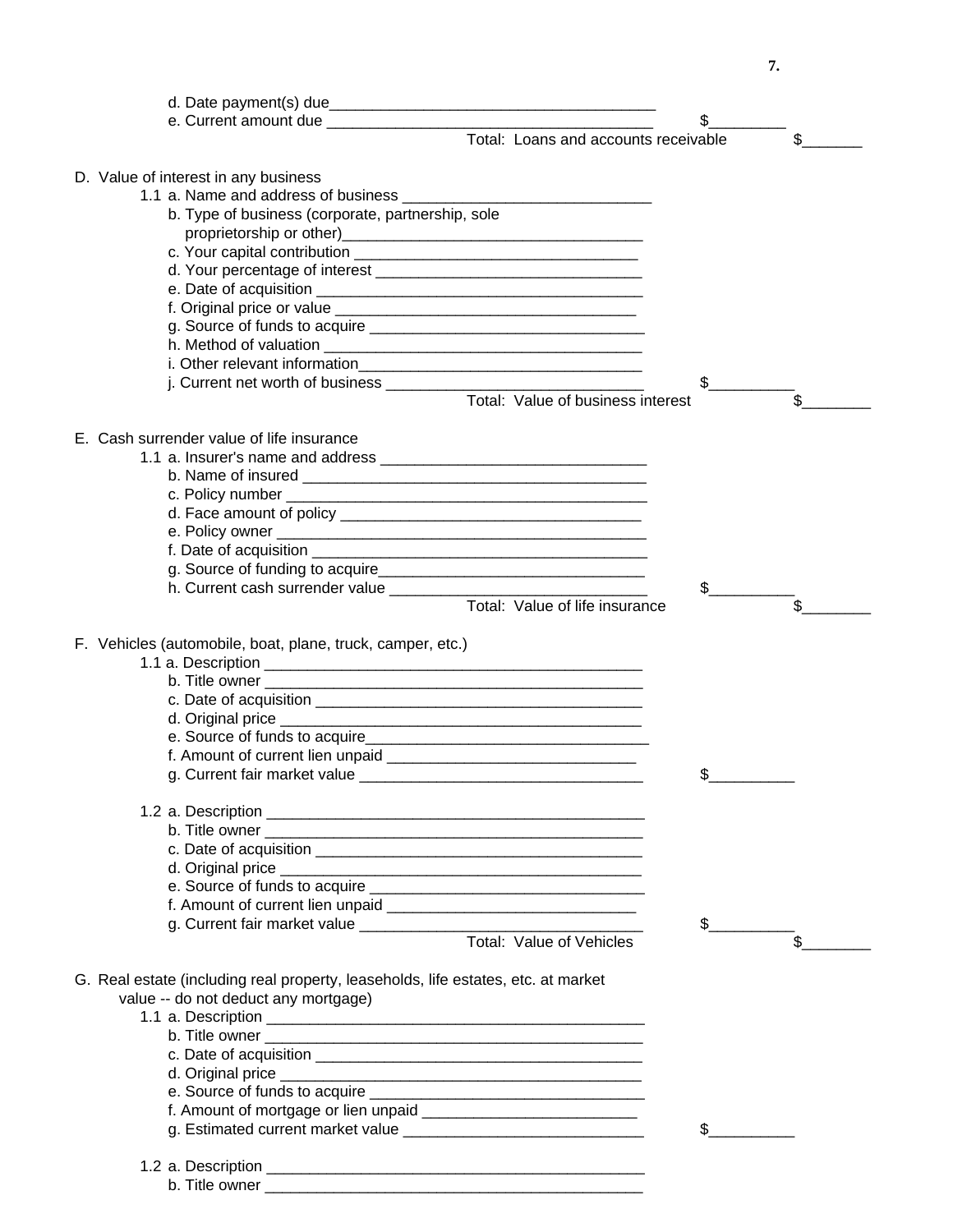| g. Estimated current market value                                                                                                                                                                                                    | \$  |                |
|--------------------------------------------------------------------------------------------------------------------------------------------------------------------------------------------------------------------------------------|-----|----------------|
|                                                                                                                                                                                                                                      |     |                |
|                                                                                                                                                                                                                                      |     |                |
|                                                                                                                                                                                                                                      |     |                |
|                                                                                                                                                                                                                                      |     |                |
|                                                                                                                                                                                                                                      |     |                |
|                                                                                                                                                                                                                                      |     |                |
|                                                                                                                                                                                                                                      |     |                |
|                                                                                                                                                                                                                                      | \$  |                |
| Total: Value of real estate                                                                                                                                                                                                          |     | $\mathfrak{S}$ |
| H. Vested interests in trusts (pension, profit sharing, legacies, deferred compensation and others)                                                                                                                                  |     |                |
|                                                                                                                                                                                                                                      |     |                |
|                                                                                                                                                                                                                                      |     |                |
|                                                                                                                                                                                                                                      |     |                |
|                                                                                                                                                                                                                                      |     |                |
|                                                                                                                                                                                                                                      |     |                |
|                                                                                                                                                                                                                                      |     |                |
|                                                                                                                                                                                                                                      |     |                |
| h. Current value <b>contract and the contract of the contract of the contract of the contract of the contract of the contract of the contract of the contract of the contract of the contract of the contract of the contract of</b> | \$  |                |
|                                                                                                                                                                                                                                      |     |                |
|                                                                                                                                                                                                                                      |     |                |
|                                                                                                                                                                                                                                      |     |                |
|                                                                                                                                                                                                                                      |     |                |
|                                                                                                                                                                                                                                      |     |                |
|                                                                                                                                                                                                                                      |     |                |
|                                                                                                                                                                                                                                      |     |                |
|                                                                                                                                                                                                                                      |     |                |
|                                                                                                                                                                                                                                      | \$. |                |
| Total: Vested interest in trusts                                                                                                                                                                                                     |     | $\mathfrak{S}$ |
| I. Contingent interests (stock options, interests subject to life estates, prospective inheritances, etc.)                                                                                                                           |     |                |
| 1.1 a. Description                                                                                                                                                                                                                   |     |                |
|                                                                                                                                                                                                                                      |     |                |
| c. Date of vesting and the state of vesting and the state of vesting and the state of the state of the state of the state of the state of the state of the state of the state of the state of the state of the state of the st       |     |                |
| d. Title owner                                                                                                                                                                                                                       |     |                |
|                                                                                                                                                                                                                                      |     |                |
|                                                                                                                                                                                                                                      |     |                |
|                                                                                                                                                                                                                                      |     |                |
|                                                                                                                                                                                                                                      |     |                |
| i. Current value expansion of the control of the control of the control of the control of the control of the control of the control of the control of the control of the control of the control of the control of the control        | \$  |                |
| Total: Contingent interests                                                                                                                                                                                                          |     | \$             |
|                                                                                                                                                                                                                                      |     |                |

J. Household furnishings

- 1.1 a. Description \_\_\_\_\_\_\_\_\_\_\_\_\_\_\_\_\_\_\_\_\_\_\_\_\_\_\_\_\_\_\_\_\_\_\_\_\_\_\_\_\_\_\_\_
	- b. Location \_\_\_\_\_\_\_\_\_\_\_\_\_\_\_\_\_\_\_\_\_\_\_\_\_\_\_\_\_\_\_\_\_\_\_\_\_\_\_\_\_\_\_\_\_\_
	- c. Title owner \_\_\_\_\_\_\_\_\_\_\_\_\_\_\_\_\_\_\_\_\_\_\_\_\_\_\_\_\_\_\_\_\_\_\_\_\_\_\_\_\_\_\_\_
	- d. Original price  $_$

e. Source of funds to acquire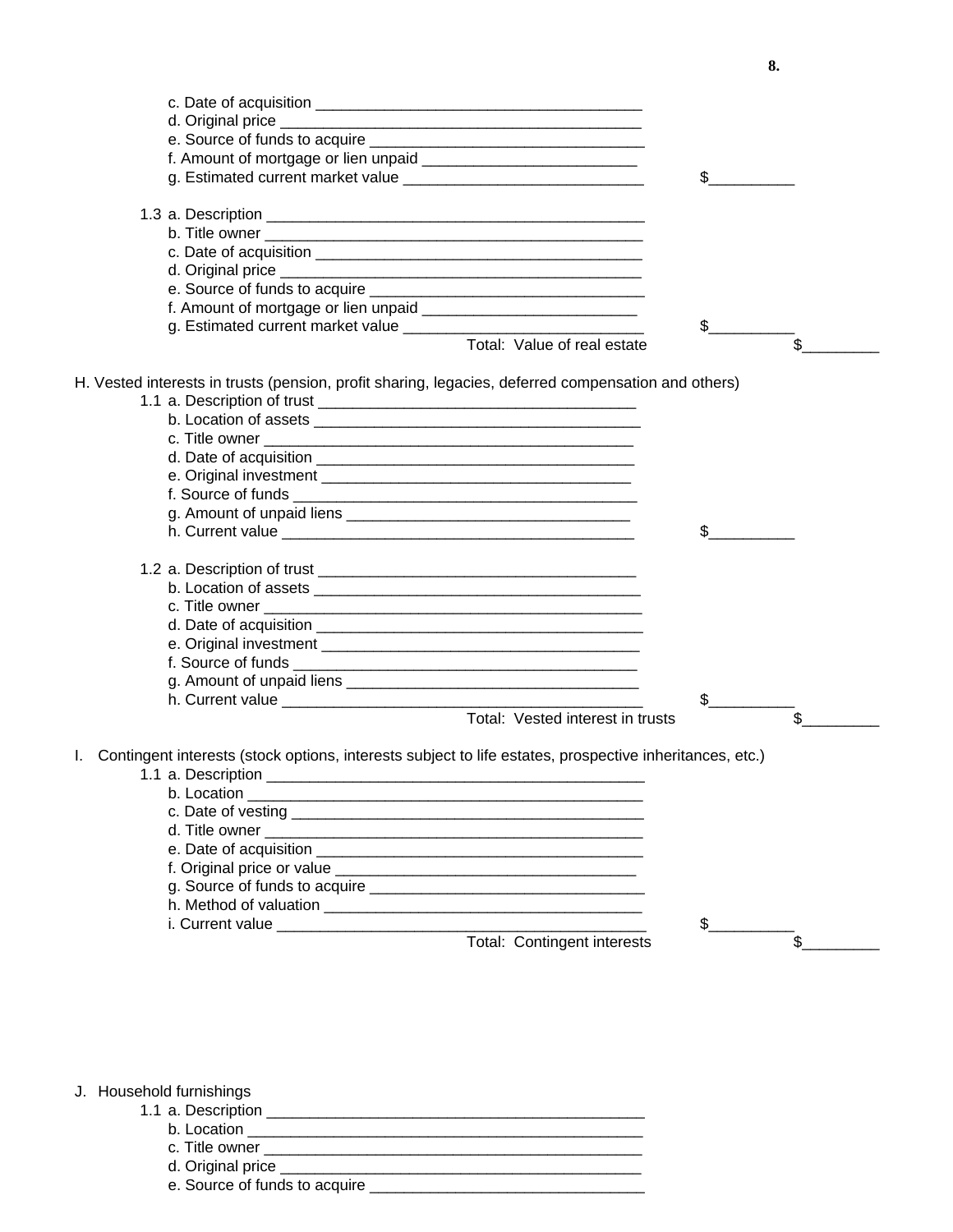f. Amount of lien unpaid g. Current value \_\_\_\_\_\_\_\_\_\_\_\_\_\_\_\_\_\_\_\_\_\_\_\_\_\_\_\_\_\_\_\_\_\_\_\_\_\_\_\_\_\_ \$\_\_\_\_\_\_\_\_\_\_ Total: Household furnishings \$ K. Jewelry, art, antiques, precious objects, gold and precious metals (only if valued at more than \$500) 1.1 a. Description \_\_\_\_\_\_\_\_\_\_\_\_\_\_\_\_\_\_\_\_\_\_\_\_\_\_\_\_\_\_\_\_\_\_\_\_\_\_\_\_\_\_\_\_ b. Title owner \_\_\_\_\_\_\_\_\_\_\_\_\_\_\_\_\_\_\_\_\_\_\_\_\_\_\_\_\_\_\_\_\_\_\_\_\_\_\_\_\_\_\_\_ c. Location d. Original price or value e. Source of funds to acquire f. Amount of lien unpaid \_\_\_\_\_\_\_\_\_\_\_\_\_\_\_\_\_\_\_\_\_\_\_\_\_\_\_\_\_\_\_\_\_\_\_\_ g. Current value  $\sim$ 1.2 a. Description \_\_\_\_\_\_\_\_\_\_\_\_\_\_\_\_\_\_\_\_\_\_\_\_\_\_\_\_\_\_\_\_\_\_\_\_\_\_\_\_\_\_\_\_\_ b. Title owner \_\_\_\_\_\_\_\_\_\_\_\_\_\_\_\_\_\_\_\_\_\_\_\_\_\_\_\_\_\_\_\_\_\_\_\_\_\_\_\_\_\_\_\_\_ c. Location \_\_\_\_\_\_\_\_\_\_\_\_\_\_\_\_\_\_\_\_\_\_\_\_\_\_\_\_\_\_\_\_\_\_\_\_\_\_\_\_\_\_\_\_\_\_\_ d. Original price or value \_\_\_\_\_\_\_\_\_\_\_\_\_\_\_\_\_\_\_\_\_\_\_\_\_\_\_\_\_\_\_\_\_\_\_\_ e. Source of funds to acquire \_\_\_\_\_\_\_\_\_\_\_\_\_\_\_\_\_\_\_\_\_\_\_\_\_\_\_\_\_\_\_\_\_ f. Amount of lien unpaid g. Current value \_\_\_\_\_\_\_\_\_\_\_\_\_\_\_\_\_\_\_\_\_\_\_\_\_\_\_\_\_\_\_\_\_\_\_\_\_\_\_\_\_\_\_ \$\_\_\_\_\_\_\_\_\_\_ Total: Jewelry, art, etc.:  $\$\$ L. Other (e.g., tax shelter investments, collections, judgments, causes of action, patents, trademarks, copyrights, and any other asset not hereinabove itemized) 1.1 a. Description \_\_\_\_\_\_\_\_\_\_\_\_\_\_\_\_\_\_\_\_\_\_\_\_\_\_\_\_\_\_\_\_\_\_\_\_\_\_\_\_\_\_\_\_ b. Title owner \_\_\_\_\_\_\_\_\_\_\_\_\_\_\_\_\_\_\_\_\_\_\_\_\_\_\_\_\_\_\_\_\_\_\_\_\_\_\_\_\_\_\_\_ c. Location \_\_\_\_\_\_\_\_\_\_\_\_\_\_\_\_\_\_\_\_\_\_\_\_\_\_\_\_\_\_\_\_\_\_\_\_\_\_\_\_\_\_\_\_\_\_\_ d. Original price or value e. Source of funds to acquire \_\_\_\_\_\_\_\_\_\_\_\_\_\_\_\_\_\_\_\_\_\_\_\_\_\_\_\_\_\_\_\_ f. Amount of lien unpaid g. Current value  $\qquad \qquad \qquad$ 1.2 a. Description \_\_\_\_\_\_\_\_\_\_\_\_\_\_\_\_\_\_\_\_\_\_\_\_\_\_\_\_\_\_\_\_\_\_\_\_\_\_\_\_\_\_\_\_\_ b. Title owner \_\_\_\_\_\_\_\_\_\_\_\_\_\_\_\_\_\_\_\_\_\_\_\_\_\_\_\_\_\_\_\_\_\_\_\_\_\_\_\_\_\_\_\_\_ c. Location \_\_\_\_\_\_\_\_\_\_\_\_\_\_\_\_\_\_\_\_\_\_\_\_\_\_\_\_\_\_\_\_\_\_\_\_\_\_\_\_\_\_\_\_\_\_\_ d. Original price or value e. Source of funds to acquire \_\_\_\_\_\_\_\_\_\_\_\_\_\_\_\_\_\_\_\_\_\_\_\_\_\_\_\_\_\_\_\_ f. Amount of lien unpaid \_\_\_\_\_\_\_\_\_\_\_\_\_\_\_\_\_\_\_\_\_\_\_\_\_\_\_\_\_\_\_\_\_\_\_\_ g. Current value \_\_\_\_\_\_\_\_\_\_\_\_\_\_\_\_\_\_\_\_\_\_\_\_\_\_\_\_\_\_\_\_\_\_\_\_\_\_\_\_\_\_\_ \$\_\_\_\_\_\_\_ Total: Other TOTAL: ASSETS  $\qquad \qquad$  \$ V. LIABILITIES A. Accounts payable 1.1 a. Name and address of creditor b. Debtor c. Amount of original debt \_\_\_\_\_\_\_\_\_\_\_\_\_\_\_\_\_\_\_\_\_\_\_\_\_\_\_\_\_\_\_\_\_\_ d. Date of incurring debt \_\_\_\_\_\_\_\_\_\_\_\_\_\_\_\_\_\_\_\_\_\_\_\_\_\_\_\_\_\_\_\_\_\_\_ e. Purpose \_\_\_\_\_\_\_\_\_\_\_\_\_\_\_\_\_\_\_\_\_\_\_\_\_\_\_\_\_\_\_\_\_\_\_\_\_\_\_\_\_\_\_\_\_\_\_ f. Monthly or other periodic payment \_\_\_\_\_\_\_\_\_\_\_\_\_\_\_\_\_\_\_\_\_\_\_\_\_ g. Amount of current debt \_\_\_\_\_\_\_\_\_\_\_\_\_\_\_\_\_\_\_\_\_\_\_\_\_\_\_\_\_\_\_\_\_\_ \$\_\_\_\_\_\_\_ 1.2 a. Name and address of creditor b. Debtor\_\_\_\_\_\_\_\_\_\_\_\_\_\_\_\_\_\_\_\_\_\_\_\_\_\_\_\_\_\_\_\_\_\_\_\_\_\_\_\_\_\_\_\_\_\_\_\_

c. Amount of original debt d. Date of incurring debt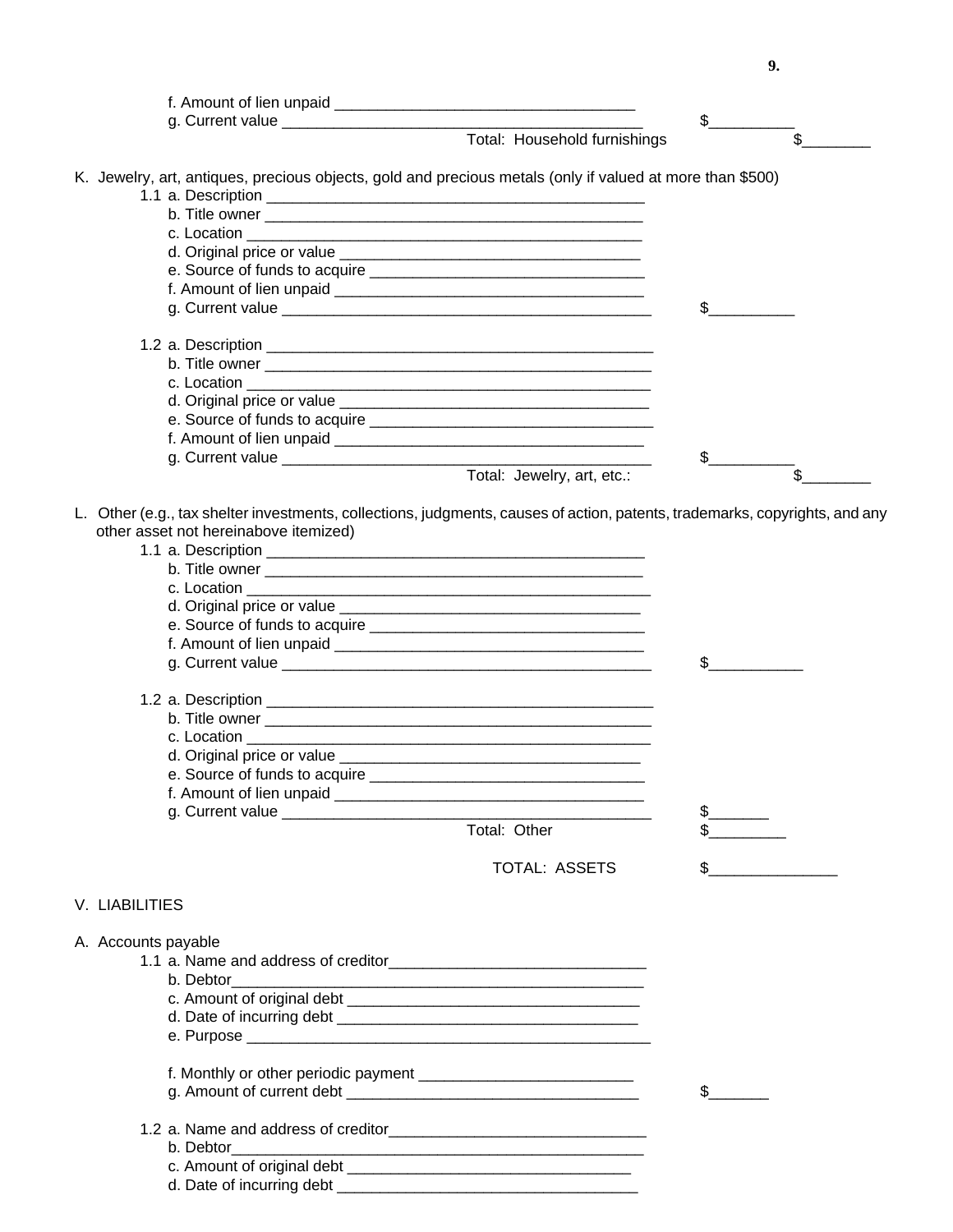|                                      |                         | $\frac{1}{2}$ |    |
|--------------------------------------|-------------------------|---------------|----|
|                                      |                         |               |    |
| b. Debtor                            |                         |               |    |
|                                      |                         |               |    |
|                                      |                         |               |    |
|                                      |                         |               |    |
|                                      |                         |               |    |
|                                      |                         | \$            |    |
|                                      |                         |               |    |
| b. Debtor                            |                         |               |    |
|                                      |                         |               |    |
|                                      |                         |               |    |
|                                      |                         |               |    |
|                                      |                         |               |    |
|                                      |                         | $\mathbb{S}$  |    |
|                                      |                         |               |    |
|                                      |                         |               |    |
|                                      |                         |               |    |
|                                      |                         |               |    |
|                                      |                         |               |    |
|                                      |                         |               |    |
|                                      |                         | $\frac{1}{2}$ |    |
|                                      | Total: Accounts payable |               | \$ |
| B. Notes payable                     |                         |               |    |
|                                      |                         |               |    |
| b. Debtor                            |                         |               |    |
|                                      |                         |               |    |
|                                      |                         |               |    |
|                                      |                         |               |    |
| f. Monthly or other periodic payment |                         |               |    |
|                                      |                         | \$            |    |
|                                      |                         |               |    |
| b. Debtor                            |                         |               |    |
|                                      |                         |               |    |
|                                      |                         |               |    |
|                                      |                         |               |    |
|                                      |                         |               |    |
| g. Amount of current debt__________  |                         | \$            |    |
|                                      | Total: Notes payable    |               | \$ |

## C. Installment accounts payable (security agreements, chattel mortgages)

- 1.1 a. Name and address of creditor \_\_\_\_\_\_\_\_\_\_\_\_\_\_\_\_\_\_\_\_\_\_\_\_\_\_\_\_\_
	- b. Debtor
	- c. Amount of original debt \_\_\_\_\_\_\_\_\_\_\_\_\_\_\_\_\_\_\_\_\_\_\_\_\_\_\_\_\_\_\_\_\_\_
	- d. Date of incurring debt \_\_\_\_\_\_\_\_\_\_\_\_\_\_\_\_\_\_\_\_\_\_\_\_\_\_\_\_\_\_\_\_\_\_\_
	- e. Purpose \_\_\_\_\_\_\_\_\_\_\_\_\_\_\_\_\_\_\_\_\_\_\_\_\_\_\_\_\_\_\_\_\_\_\_\_\_\_\_\_\_\_\_\_\_\_\_
	- f. Monthly or other periodic payment\_\_\_\_\_\_\_\_\_\_\_\_\_\_\_\_\_\_\_\_\_\_\_\_\_
	- g. Amount of current debt $\qquad \qquad$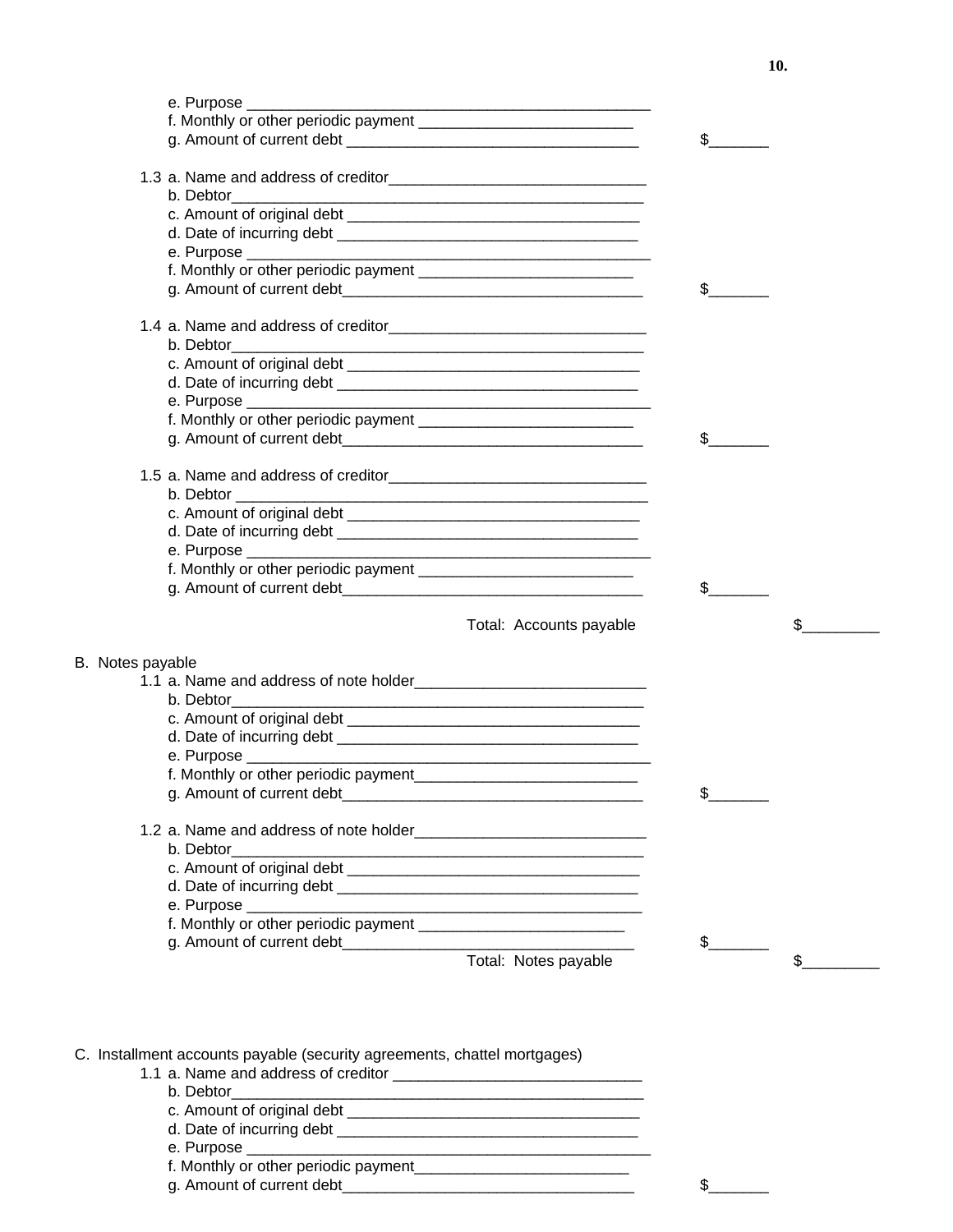|                                      | $\frac{1}{\sqrt{2}}$                              |
|--------------------------------------|---------------------------------------------------|
|                                      | Total: Installment accounts<br>\$                 |
| D. Brokers' margin accounts          |                                                   |
|                                      |                                                   |
|                                      |                                                   |
|                                      |                                                   |
| e. Monthly or other periodic payment |                                                   |
|                                      | $\mathbb{S}$                                      |
|                                      | Total: Brokers' margin accounts<br>\$             |
|                                      |                                                   |
| E. Mortgages payable on real estate  |                                                   |
|                                      |                                                   |
|                                      |                                                   |
|                                      |                                                   |
|                                      |                                                   |
|                                      |                                                   |
|                                      |                                                   |
|                                      |                                                   |
|                                      |                                                   |
|                                      |                                                   |
|                                      |                                                   |
|                                      |                                                   |
|                                      |                                                   |
|                                      |                                                   |
|                                      |                                                   |
|                                      |                                                   |
|                                      | $\mathsf S$                                       |
|                                      | Total: Mortgages payable<br>\$                    |
|                                      |                                                   |
| F. Taxes payable                     |                                                   |
|                                      |                                                   |
|                                      |                                                   |
| Total: Taxes payable                 | \$                                                |
|                                      |                                                   |
| G. Loans on life insurance policies  |                                                   |
|                                      |                                                   |
|                                      |                                                   |
|                                      |                                                   |
|                                      |                                                   |
|                                      |                                                   |
|                                      |                                                   |
|                                      | $\mathbb{S}$<br>Total: Life insurance loans<br>\$ |
|                                      |                                                   |
| H. Other liabilities                 |                                                   |
|                                      |                                                   |
|                                      |                                                   |
|                                      |                                                   |
|                                      |                                                   |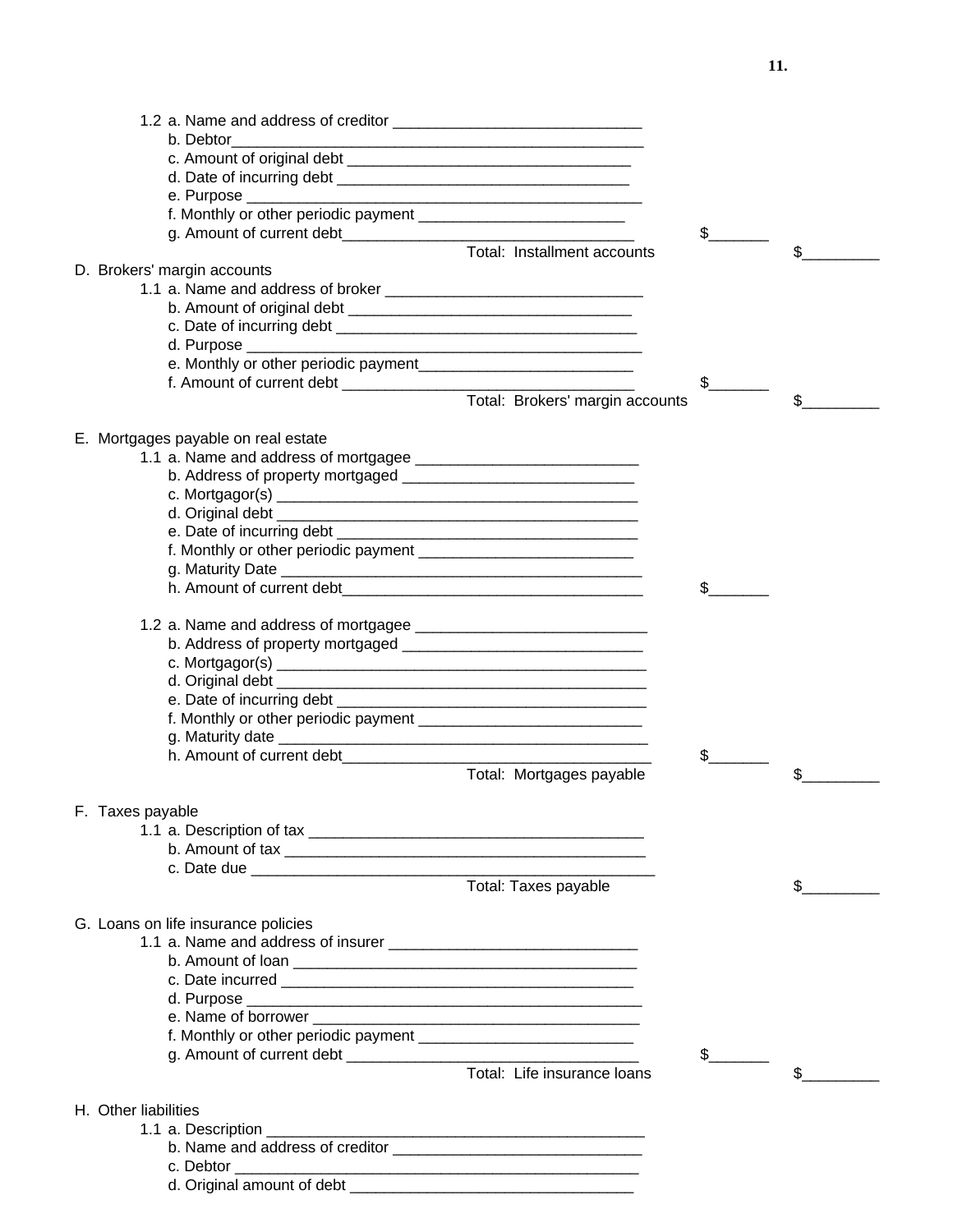|                      | Total: Other liabilities  |            | $\mathbb{S}$ |  |
|----------------------|---------------------------|------------|--------------|--|
|                      | <b>TOTAL LIABILITIES:</b> |            | \$.          |  |
|                      | <b>NET WORTH</b>          |            |              |  |
| <b>TOTAL ASSETS:</b> |                           |            |              |  |
| TOTAL LIABILITIES:   | (minus)                   | $\sqrt{S}$ |              |  |
| NET WORTH:           |                           | \$         |              |  |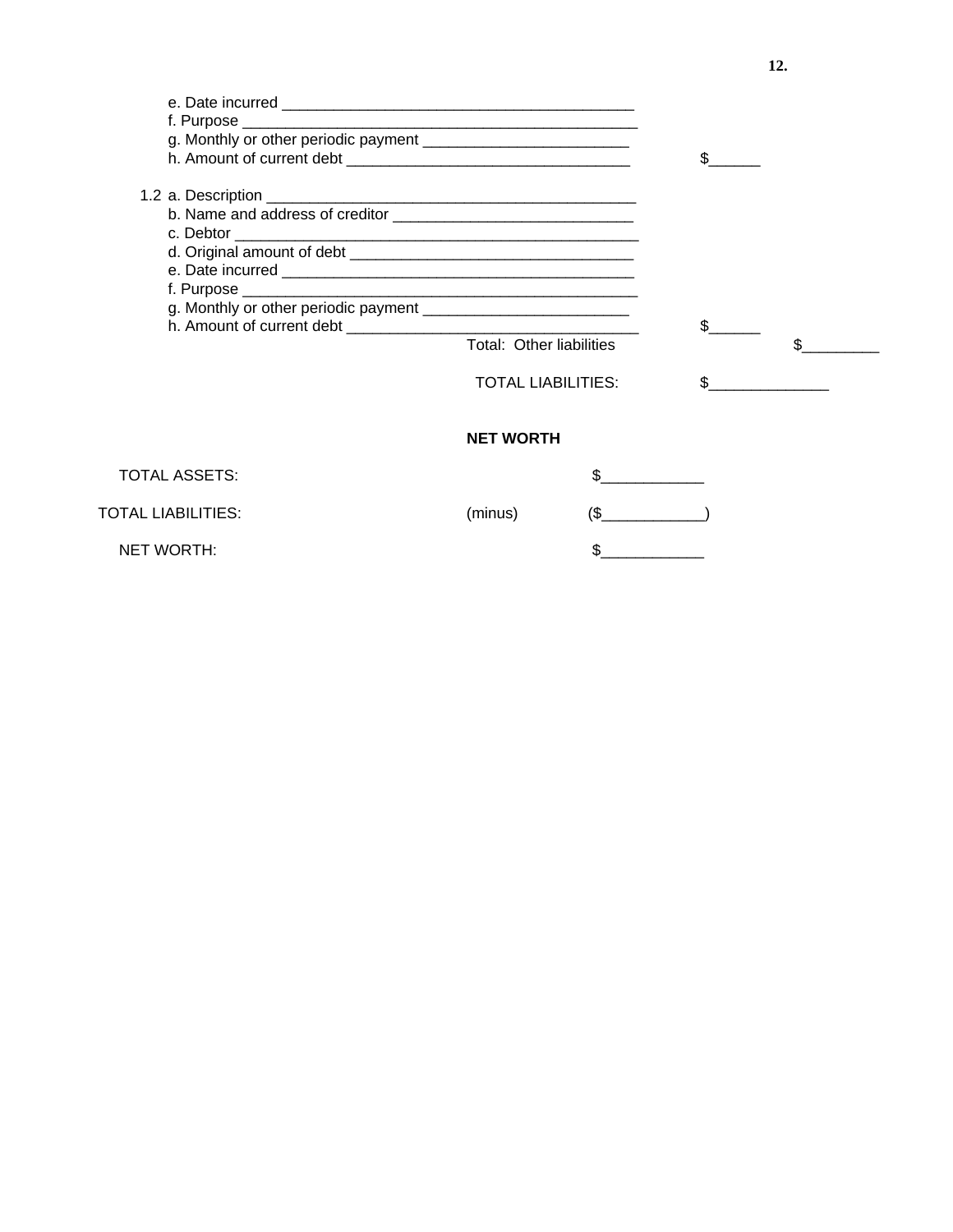VI. ASSETS TRANSFERRED: (List all assets transferred in any manner during the preceding three years, or length of the marriage, whichever is shorter [transfers in the routine course of business which resulted in an exchange of assets of substantially equivalent value need not be specifically disclosed where such assets are otherwise identified in the statement of net worth]).

| Description<br>of Property | To Whom Transferred<br>and Relationship to<br>Transferee | Date of<br>Transfer | Value |  |  |
|----------------------------|----------------------------------------------------------|---------------------|-------|--|--|
|                            |                                                          |                     |       |  |  |

#### VII. SUPPORT REQUIREMENTS:

 $\overline{\phantom{a}}$ 

(a) Deponent is at present (paying)(receiving) \$\_\_\_\_\_\_\_\_\_\_ per (week)(month), and prior to separation (paid)(received) \$\_\_\_\_\_\_\_\_\_\_ per (week)(month) to cover expenses for \_\_\_\_\_\_\_\_\_\_\_\_\_\_\_\_\_\_\_\_\_\_\_\_\_\_\_\_\_\_\_\_\_\_\_\_\_\_\_\_\_\_\_\_\_\_\_\_\_\_\_\_\_\_\_\_\_\_\_\_\_\_\_\_\_\_\_\_\_\_\_\_\_\_\_\_\_\_\_\_\_\_\_\_\_\_\_\_

These payments are being made (voluntarily)(pursuant to court order or judgment)(pursuant to separation agreement), and there are (no) arrears outstanding (in the sum of \$\_\_\_\_\_\_\_\_\_\_ to date).

- (b) Deponent requests for support of each child \$\_\_\_\_\_\_\_\_ per (week)(month). Total for children \$\_\_\_\_\_\_\_\_\_\_.
- (c) Deponent requests for support of self \$\_\_\_\_\_\_\_\_\_\_ per (week)(month).
- (d) The day of the (week)(month) on which payment should be made is  $\frac{1}{\sqrt{2\pi}}$ .

\_\_\_\_\_\_\_\_\_\_\_\_\_\_\_\_\_\_\_\_\_\_\_\_\_\_\_\_\_\_\_\_\_\_\_\_\_\_\_\_\_\_\_\_\_\_\_\_\_\_\_\_\_\_\_\_\_\_\_\_\_\_\_\_\_\_\_\_\_\_\_\_\_\_\_\_\_ \_\_\_\_\_\_\_\_\_\_\_\_\_\_\_\_\_\_\_\_\_\_\_\_\_\_\_\_\_\_\_\_\_\_\_\_\_\_\_\_\_\_\_\_\_\_\_\_\_\_\_\_\_\_\_\_\_\_\_\_\_\_\_\_\_\_\_\_\_\_\_\_\_\_\_\_\_ \_\_\_\_\_\_\_\_\_\_\_\_\_\_\_\_\_\_\_\_\_\_\_\_\_\_\_\_\_\_\_\_\_\_\_\_\_\_\_\_\_\_\_\_\_\_\_\_\_\_\_\_\_\_\_\_\_\_\_\_\_\_\_\_\_\_\_\_\_\_\_\_\_\_\_\_\_

### VIII. COUNSEL FEE REQUIREMENTS:

- (a) Deponent requests for counsel fee and disbursements the sum of
- (b) Deponent has paid counsel the sum of \$ and has agreed with counsel concerning fees as follows:
- (c) There is (not) a retainer agreement or written agreement relating to payment of legal fees. (A copy of any such agreement must be annexed.)

#### IX. ACCOUNTANT AND APPRAISAL FEES REQUIREMENTS:

- (a) Deponent requests for accountants' fees and disbursements the sum of \$ (Include basis for fee, e.g., hourly rate, flat rate)
- (b) Deponent requests for appraisal fees and disbursements the sum of \$\_\_\_\_\_\_\_\_\_\_. (Include basis for fee, e.g., hourly rate, flat rate)

\_\_\_\_\_\_\_\_\_\_\_\_\_\_\_\_\_\_\_\_\_\_\_\_\_\_\_\_\_\_\_\_\_\_\_\_\_\_\_\_\_\_\_\_\_\_\_\_\_\_\_\_\_\_\_\_\_\_\_\_\_\_\_\_\_\_\_\_\_\_\_\_\_\_\_\_\_\_\_\_\_ \_\_\_\_\_\_\_\_\_\_\_\_\_\_\_\_\_\_\_\_\_\_\_\_\_\_\_\_\_\_\_\_\_\_\_\_\_\_\_\_\_\_\_\_\_\_\_\_\_\_\_\_\_\_\_\_\_\_\_\_\_\_\_\_\_\_\_\_\_\_\_\_\_\_\_\_\_\_\_\_\_

\_\_\_\_\_\_\_\_\_\_\_\_\_\_\_\_\_\_\_\_\_\_\_\_\_\_\_\_\_\_\_\_\_\_\_\_\_\_\_\_\_\_\_\_\_\_\_\_\_\_\_\_\_\_\_\_\_\_\_\_\_\_\_\_\_\_\_\_\_\_\_\_\_\_\_\_\_\_\_\_\_ \_\_\_\_\_\_\_\_\_\_\_\_\_\_\_\_\_\_\_\_\_\_\_\_\_\_\_\_\_\_\_\_\_\_\_\_\_\_\_\_\_\_\_\_\_\_\_\_\_\_\_\_\_\_\_\_\_\_\_\_\_\_\_\_\_\_\_\_\_\_\_\_\_\_\_\_\_\_\_\_\_

(c) Deponent requires the services of an accountant for the following reasons:

(d) Deponent requires the services of an appraiser for the following reasons: